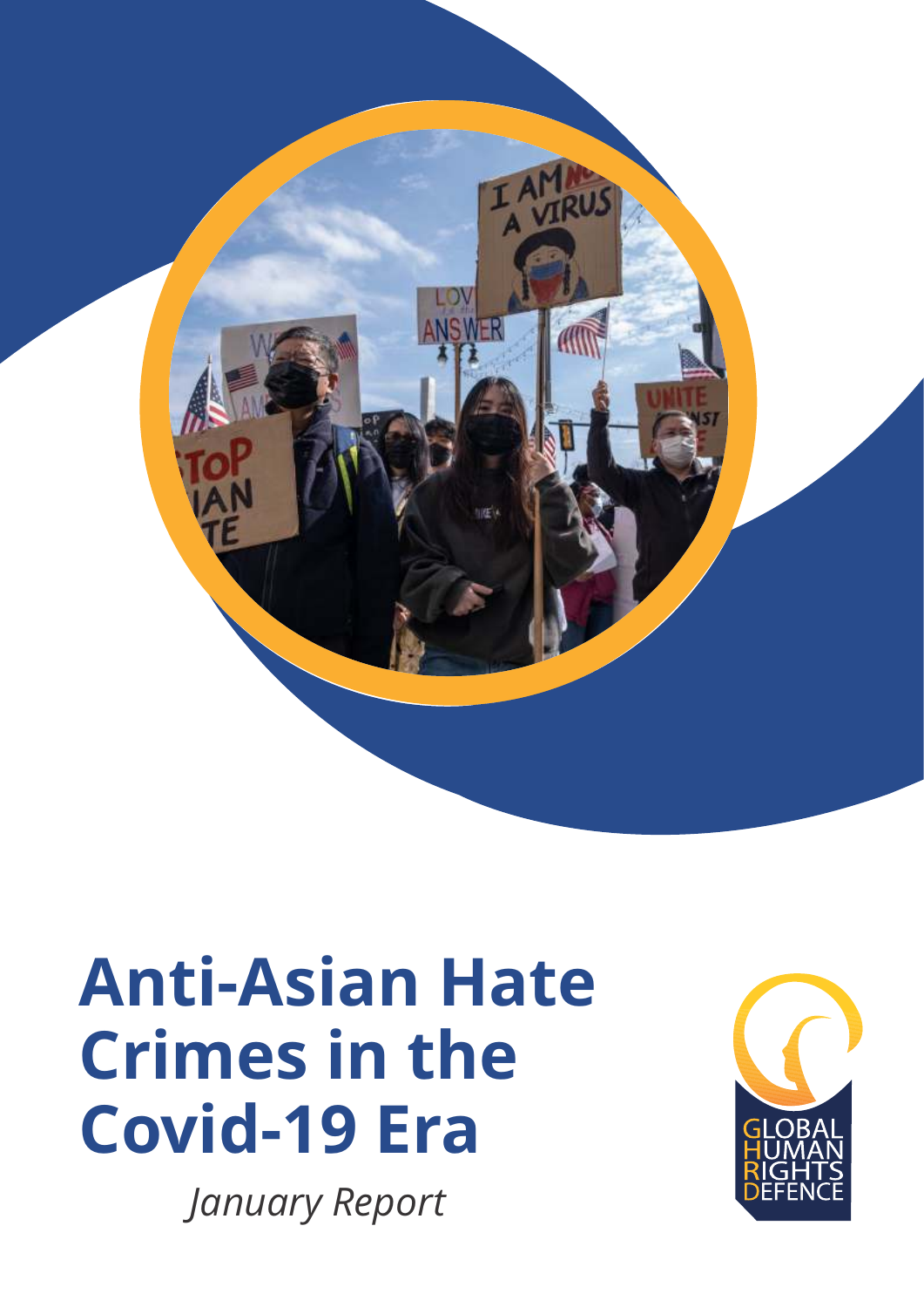# Table of Contents

- **1. Aim of the Report**
- **2. Introduction**

### **3. Spike of Anti-Asian Hate Crimes**

- 3.1 Case 1
- 3.2 Case 2
- 3.3 Case 3

### **4. The Issue From Multiple Perspectives**

- 4.1 Create fear
- 4.2 Name the virus
- 4.3 Forever foreigners
- **5. Governments' Regulations**
- **6. Conclusion and Suggestions**
- **7. Sources**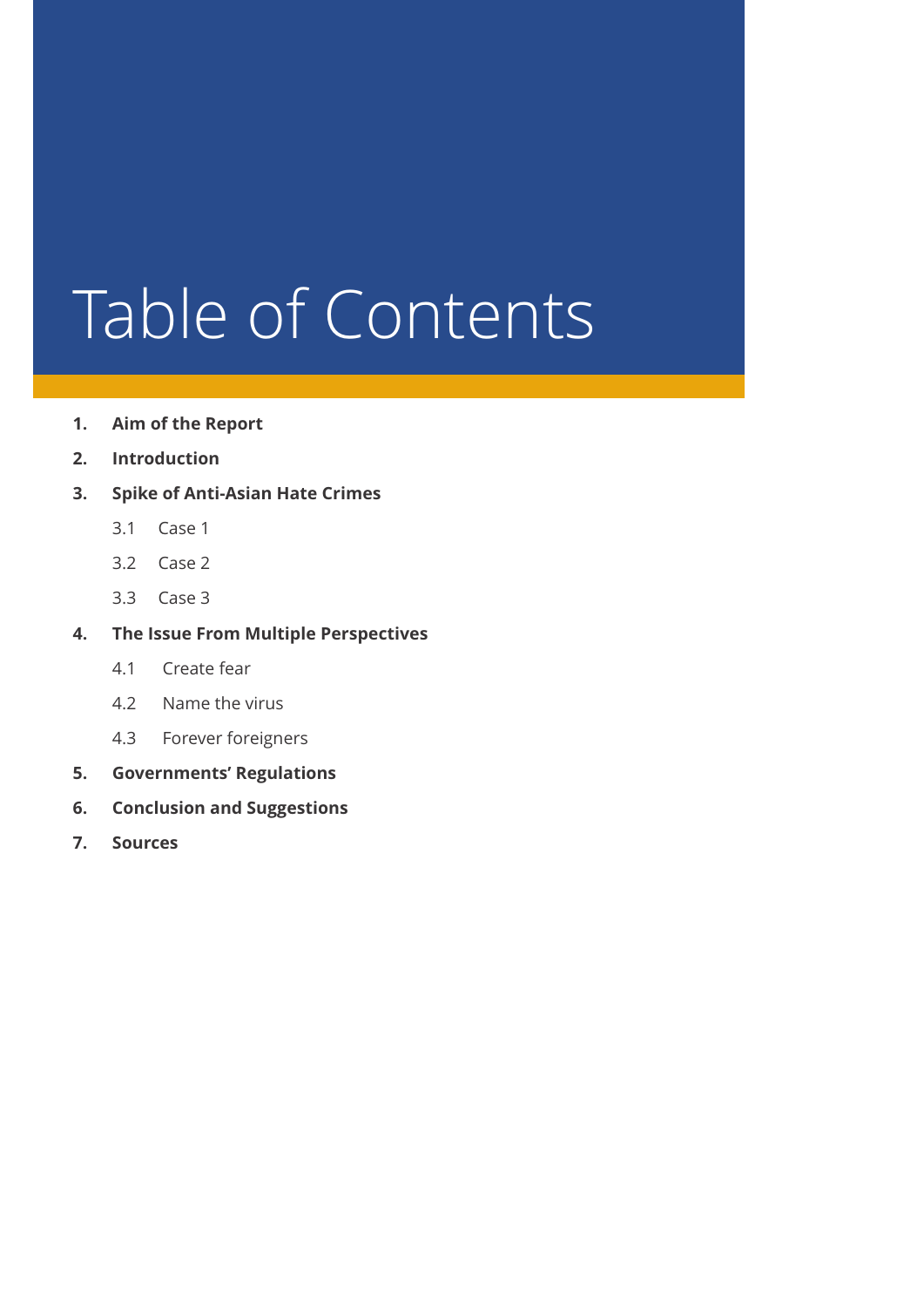## **Aim of the Report**



Protesters at a rally in Los Angeles against Anti-Asian hate crimes on February 20, 2021. Source: Genaro Molina/Los Angeles Times.

In early 2020, the World Health Organization declared the Covid-19 crisis as a pandemic of international extentdue to the rising concern over the severity of the novel coronavirus.<sup>1</sup> Apart from the overwhelming public health concerns around the world, since the beginning of the Covid-19 pandemic, many countries have reported a rise in hate crimes against people of Asian descent.<sup>2</sup> In most cases of Anti-Asian hate crimes, there has been a strong link to the pandemic. As the virus is believed to have originated in Wuhan, China, many Asian immigrants, and ethnically Asian people have become the targets of racist attacks.

In order to understand and tackle this problem, it is important to identify possible implications of such attacks, as well as the causes. Therefore, this report aims to look at the issue in depth by analyzing it through case studies. Moreover, in the following sections, there will be an overview of political and societal tendencies, and views towards the issue. To overcome the situation, it is necessary to encompass the question in detail; the present report serves precisely this purpose. At the end of the report, there will be suggestions and recommendations provided.

1. World Health Organization (27 May 2021).

2. Venkatraman (25 October 2021).

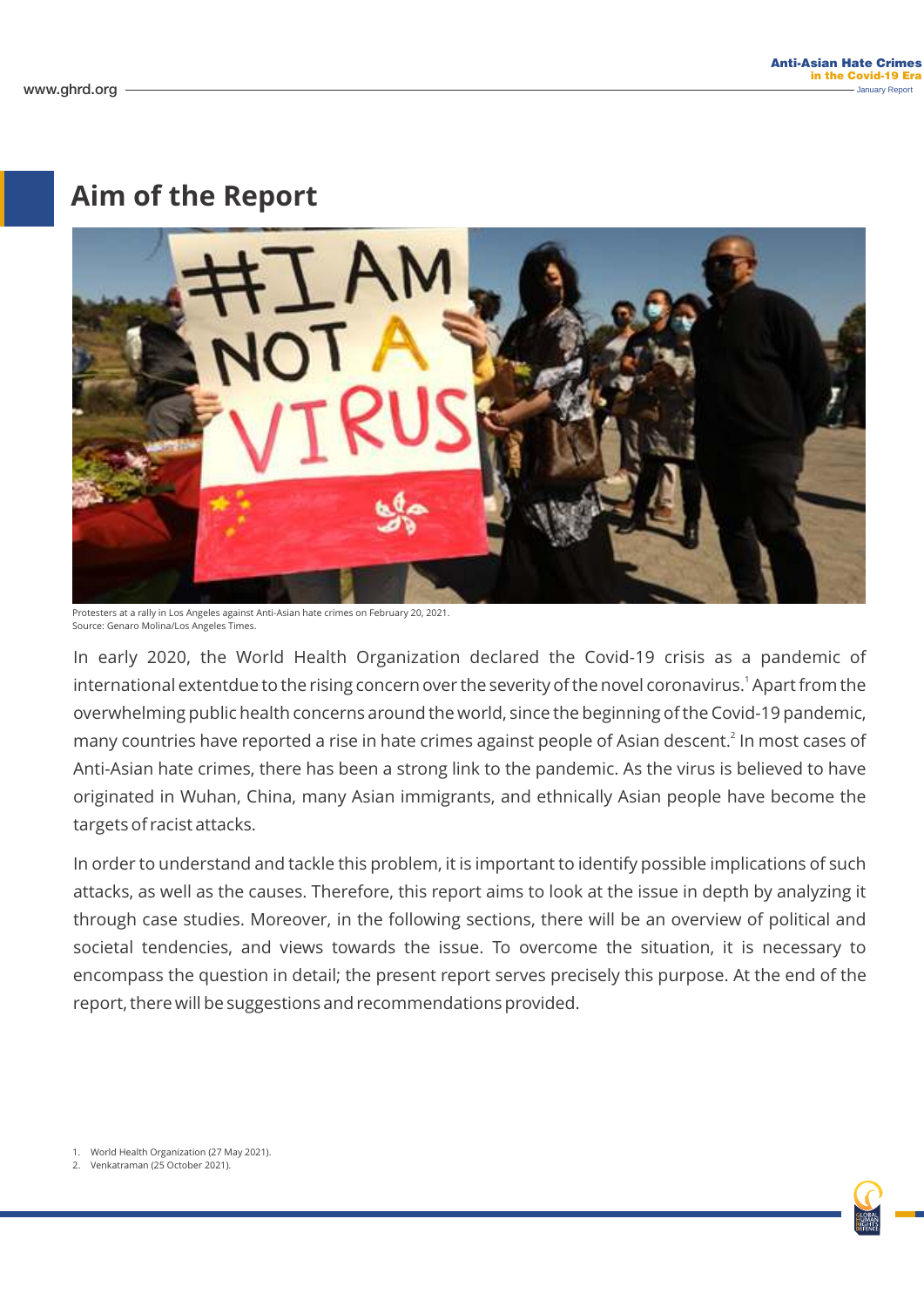## **Introduction**

Thousands of Anti-Asian incidents are still happening around the world despite recent movements and legislation aimed at dealing with such events. Since the start of the pandemic in 2020, roughly ten thousand anti-Asian incidents have been reported, according to a report released by the non-profit coalition Stop AAPI Hate.<sup>3</sup> COVID-19 has been seen to facilitate the spread of racism, creating false concerns aroundnational security, fear of foreigners, and general xenophobia

Indeed, racism and physical attacks on Asians and people of Asian descent have spread with the COVID-19 pandemic. Since the pandemic, they have been targeted with derogatory language in media reports and statements by politicians, as well as social media platforms. At the same time, hate speech related to COVID-19 also appears to have spread extensively. Moreover, in some cases, government leaders and senior officials directly or indirectly promote hate crimes, racism or xenophobia using anti-Chinese rhetoric. Several political parties and groups, including those in the United States, the United Kingdom, Italy, Spain, Greece, France, and Germany have taken advantage of the Covid-19 crisis in order to to continue anti-immigrant, white supremacist, ultranationalist, anti-Semitic, and xenophobic conspiracy theories that demonize refugees and foreigners.<sup>4</sup>

4. Human Rights Watch (12 May 2020).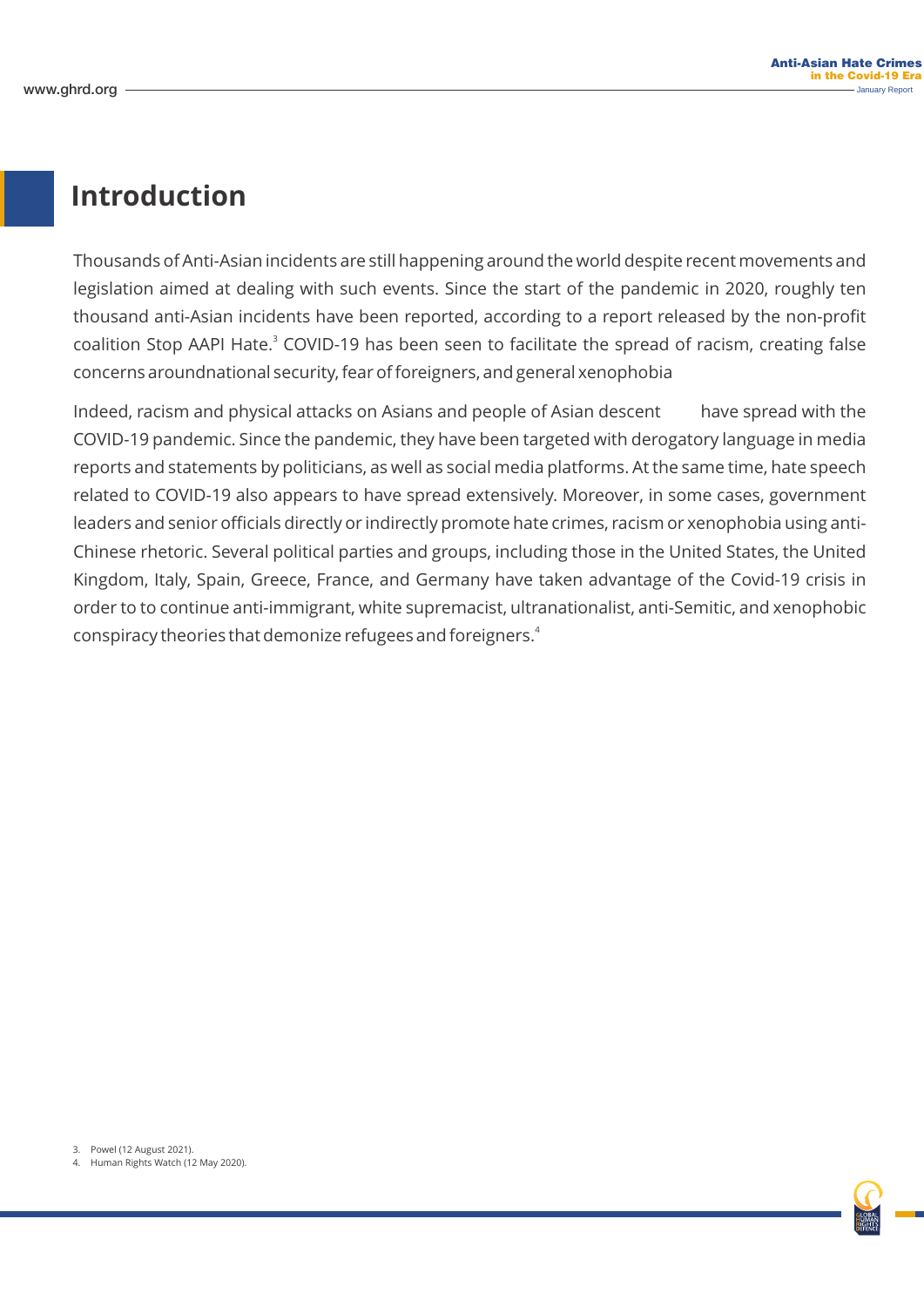## **Spike in anti-Asian hate crimes**



In the past two years, many news articles have been published about the sharp increase in Anti-Asian hate crimes in many countries.<sup>5</sup> From the beginning of the pandemic up to December 2021, hate crimes against Asians rose by 361 percent.<sup>6</sup> Some of them have become widely known due to their severity, where people died as the result of a brutal attack. Such cases brought light to the issue and a few of them will be discussed in this section.

#### **Michelle Go Case**

A tragic incident took place in the New York City subway, in January 2022. An Asian-American woman was pushed from a subway station platform on 42nd

Michelle's LinkedIn account profile picture. Source: NBCNews/LinkedIn.

Street on Times Square directly before an incoming train. The case is believed to be an Anti-Asian hate crime, although the attacker was charged only with homicide. The woman passed away instantly.<sup>7</sup>

Michelle Go was 40 years old and worked at a consultancy firm in New York City. She worked as a volunteer for a local women's organization. Her tragic death is a shock not just for her family, but also for the Asian-American community, and spiked general fear among its members. Women of Asian descent, in particular, experience fear and are vulnerable to harassment on a daily basis. Michelle's horrific death symbolizes another alarming case to Asian women but unfortunately, it is one among many.<sup>8</sup>

The man who pushed Ms. Go from the platform is homeless: Simon Martial, 61. He initially fled after the incident, but later turned himself in to the police. No personal connections between the attacker and the victim have been found, and according to the official statement, it was an "unprovoked" crime. $^{\circ}$ 

- 5. Fadel (22 October 2021).
- 6. Yam (10 December 2021). 7. Acevedo and The Associated Press (15 January 2022).
- 8. Yam (19 January 2022).
- 9. Supra note 7.

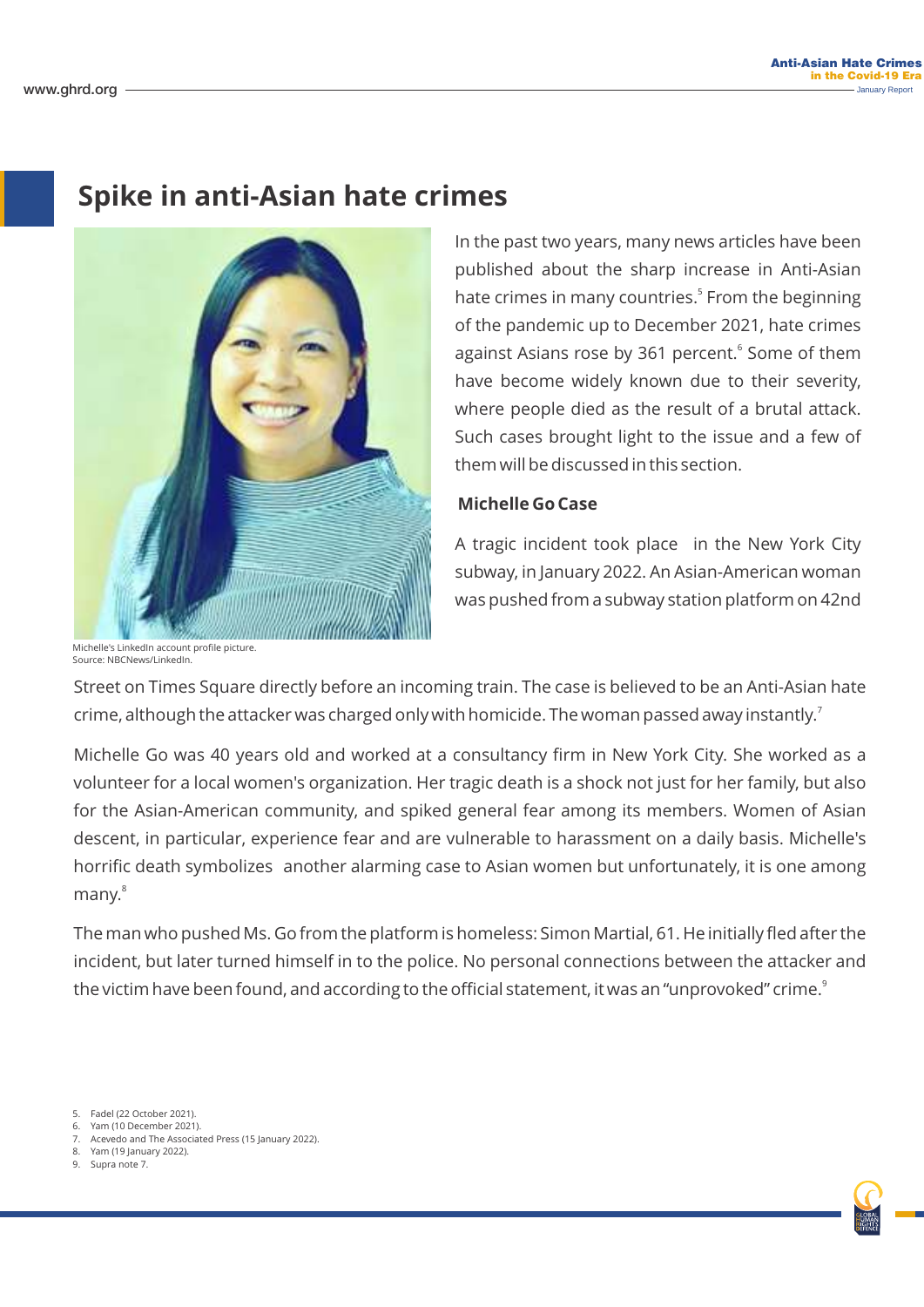

A group of people holding a photo of Yaopan Ma, who was brutally beaten in an Anti-Asian hate attack. Source: Timothy A. Clary/AFP via Getty Images.

#### **Yaopan Ma Case**

Another horrific case took place last year. In April 2021, a Chinese immigrant, Yaopan Ma, 61, was attacked in Harlem, New York City, while collecting returnable cans and bottles. He was brutally beaten by Jarod Powell, 49, who stomped on Ma's head several times. After the attack, Ma was hospitalized, and since then has been fighting for his life in intensive care. He was transferred to numerous health care facilities for eight months and eventually succumbed to his wounds on 31 December 2021. Powell has now been charged with homicide and the police have continued the investigation.<sup>10</sup>Yaopan Ma, together with his wife, immigrated from China to the United States in 2018. Before that, he worked as a chef. When they arrived in the US, Ma was employed in the kitchen of a Chinese restaurant. Due to the lockdown provoked by the Covid-19 pandemic, the restaurant closed and Ma lost his job. Experiencing financial hardships, Ma and his wife turned to collecting recyclable bottles to earn money for food.<sup>11</sup>

According to Powell, Ma robbed him a day prior to the attack. However, Karlin Chan, the spokesperson of Ma's family and a community activist, says that the two men had never met before. Chan and the police believe the case to have been an Anti-Asian hate crime, instances of which, as aforementioned, have increased with the current pandemic. Chan now advocates for a life sentence for Powell.<sup>12</sup>

10. Associated Press (8 January 2022).

11. Haigh (9 January 2022).

12. Ibid.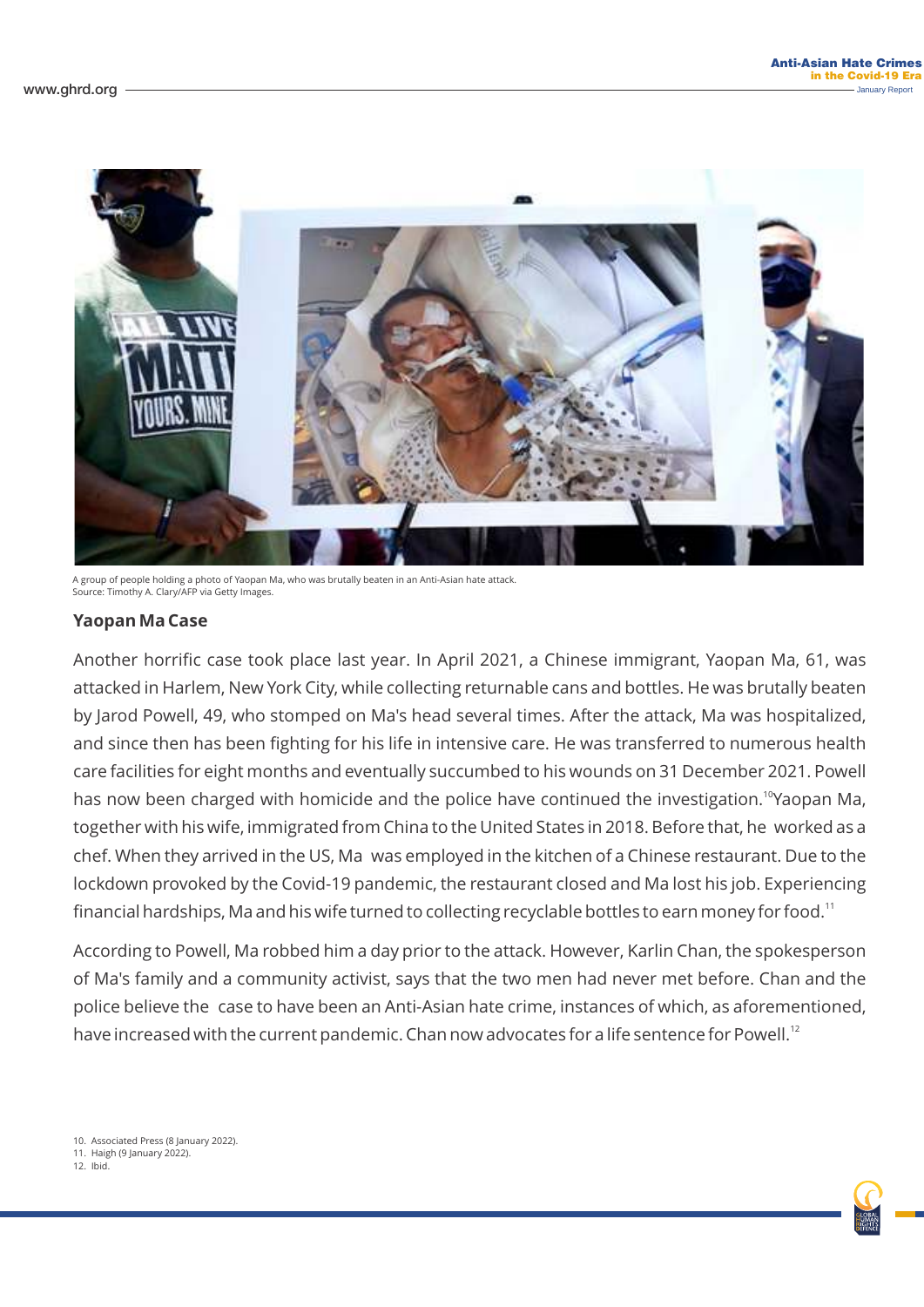

Jonathan Mok's self-portraits show his injuries after the attack. Source: BBC/Jonathan Mok's Facebook.

#### **Jonathan Mok Case**

It is imperative to note that Anti-Asian hate crimes are experienced by people of different genders and age groups. The young man who suffered the following attack may be considered more lucky compared to the victims in the previous two cases, and fortunately made it out alive. Moreover, the situation as described by him, serves as a warning sign and shines the light on the seriousness of the issue.Shortly after the rise of Covid-19 cases around the world, Jonathan Mok, 23, a student from Singapore, was attacked on 24 February 2020 on Oxford street, in London. A group of teenagers severely beat the young man, causing a fracture in his nose and a complicated injury to his cheekbone. Although denying the attack was a hate crime and the result of racist objectives at first, a 16 year old teenager (who remains anonymous) involved in the attack and later caught by the police, was accused of racism and committing a hate crime based on pledges made by witnesses to the crime.

According to those who were passing nearby during the time of the attack, the teenager had shouted phrases such as "You are diseased, don't come near me" and "was quick to get involved in the group attack".<sup>13</sup>

According to the decision made by the Highbury Corner Youth Court, the teenager was given a 18-month youth rehabilitation order, an electronic tag with a curfew between 8pm and 7am, as well as an order to pay compensation amounting to 600 pounds to Mr. Mok. As the attorney of the case brought to light, if the attacker had been an adult and not a teenager, the legal consequences for his actions would have been very different.<sup>14</sup>

13. BBC (27 January 2021). Coronavirus: Boy sentenced for racist street attack. Available online at https://www.bbc.com/news/uk-england-london-54048546. 14. Ibid.

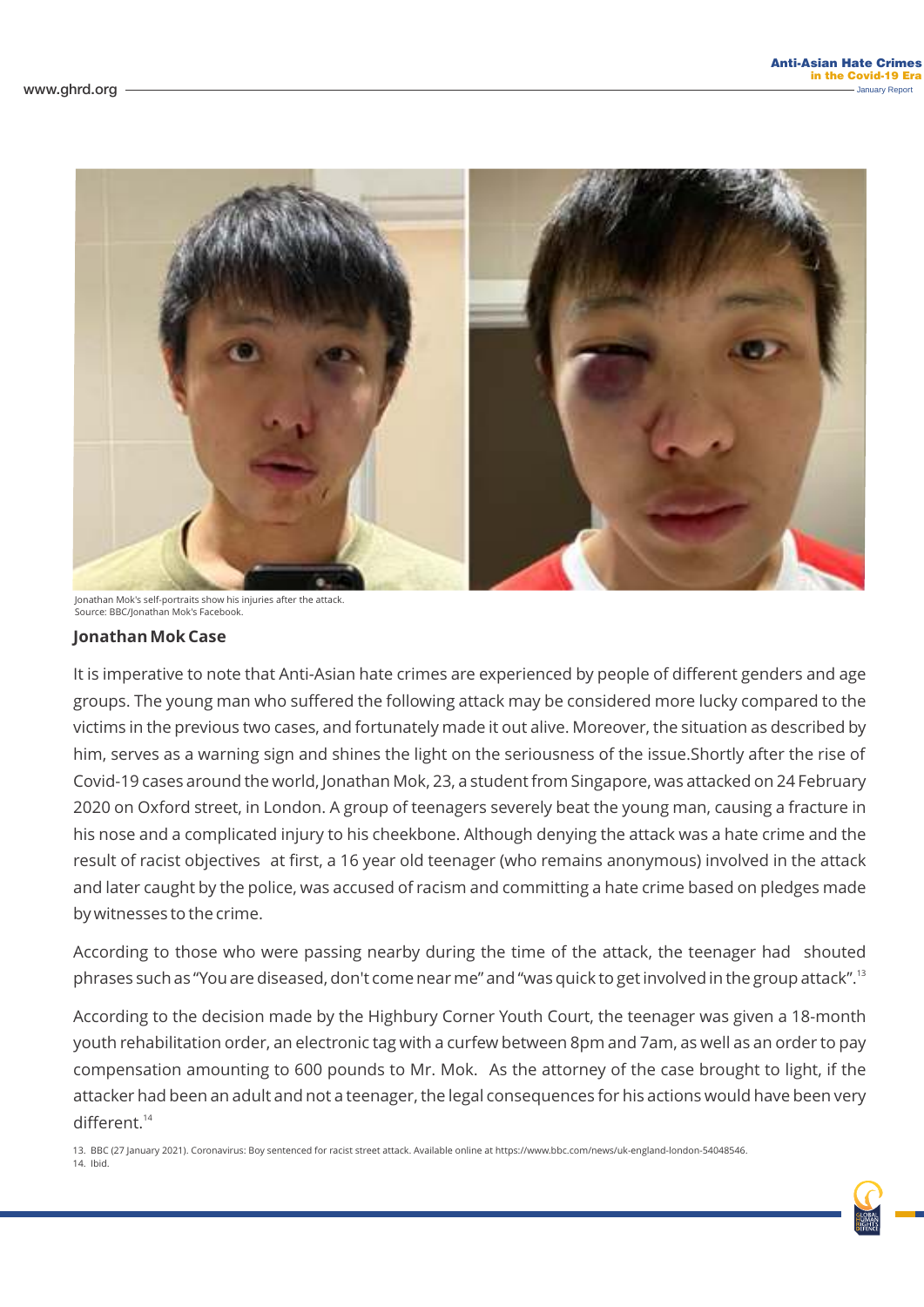## **The issue from multiple perspectives**

#### **Creation of fear**

With the sharp rise of Anti-Asian hate crimes since the beginning of the pandemic, some people have shown their growing concerns through protests and political discourse on the current situation.<sup>15</sup> Most of the grievances are expressed with regards to the increasing fear among the Asian community, who now fear a rise of similar tragic attacks and aggressive treatment. As cases of hate crimes are mostly based on appearances, Asian men and women around the world now feel more vulnerable, which, in turn, affects their daily lives and mental state.<sup>16</sup>

#### **Name of the virus**

One of the most alarming incidents that has occurred during the pandemic is the naming of the virus. Despite frequent internet attacks made by aggressive netizens, one of the most aggravating comments was made by none other than the former US President, Donald Trump.

On multiple occasions, Trump publicly declared Covid-19 as the "China virus", supposedly referring to the origin of the virus.<sup>17</sup> Despite the negative reaction of the public to such comments, there were further accusations made by Trump to journalists of Asian descent, on multiple occasions, during press conferences.<sup>18</sup> Such wording, in turn, further creates negative sentiment towards the Asian community on a global scale.<sup>19</sup>

#### **Forever foreigners**

The ongoing pandemic has helped disseminate anti-Asian xenophobia by fueling public hysteria and racist attacks based on the premise that Asians and people of Asian descent will "always remain foreigners". The rise of hate crimes and discrimination against people of Asian descent is exactly what will lead Asians to feel like outsiders. For most of them, "being Asian-American means living in a country that treats you as a perpetual foreigner". $^{21}$ 

- 15. Pedersen (2021).
- 16. Wu, Qian, Wilkes (2020), pp. 822-823.
- 17. Gover, Harper, Langton (2020), pp. 653-655. 18. Gabbatt & Smith (12 May 2020).
- 19. Chen, Trinh, Yang (2020), pp. 556-557.
- 20 Cheifetz (20 March 2021).

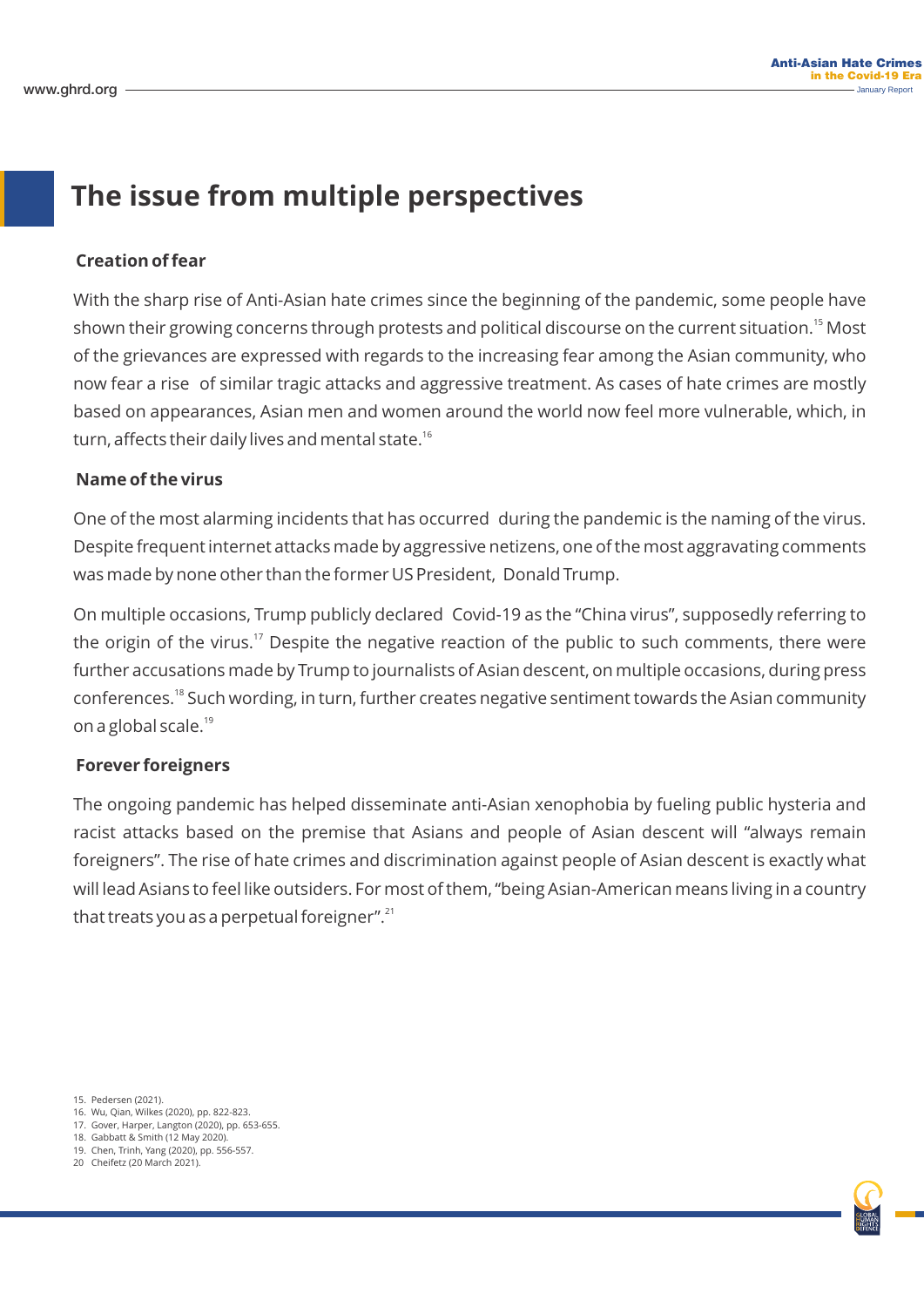## **Government regulations**

Too many Asian Americans have been walking up and down the streets and worrying, waking up each morning the past year feeling their safety and the safety of their loved ones were at stake. They have been attacked, blamed, scapegoated, and harassed. They've been verbally and physically assaulted, killed… The conversation we had today with the AAPI leaders, and that we are hearing all across the country, is that hate and violence often hide in plain sight. And it is often met with silence. That has been true throughout our history, but that has to change — because our silence is complicity. We cannot be complicit. We have to speak out. We have to act, President Joe Biden, March 19, 2021.<sup>21</sup>

As a result of the support from the chambers of Congress, the president of the United States, Joe Biden, signed legislation that aimed to address hate crimes during the COVID-19 pandemic. The legislation explicitly addressed the increase in violence against Asian Americans. During an event in the White House, Biden said that he is standing against hatred and racism, which he named "the ugly poison that has long haunted and plagued our nation."<sup>22</sup>

The legislation is introduced by Rep. Grace Meng, D-N.Y., and Sen. Mazie Hirono, D-Hawaii, who aim to make reports of hate crimes more accessible at the local and state level by enhancing public outreach and ensuring available reporting resources online in multiple languages. Moreover, it also instructs the Ministry of Justice to designate a person to expedite the review of hate crimes related to COVID-19 and authorises grants to State and local authorities to conduct crime reduction programs, to prevent and respond to hate crimes.<sup>23</sup>

Moreover, the President announced additional actions to combat Anti-Asian violence by re-establishing and extending the original mandate of the coordination initiative among federal agencies to combat anti-Asian bias and violence, especially against Asian violence that intersects with gender-based violence. The initiative will have a prolonged directive to promote inclusion, affiliation, and opportunities for all communities of Asian American, Native Hawaiian, and Pacific Islander origin.

<sup>21. &</sup>quot;FACT SHEET: President Biden Announces Addtional Actions to Respond to Anti-Asian Violence, Xenophobia and Bias". The White House. 30 March 2021. Available online at https://www.whitehouse.gov/briefing-room/statements-releases/2021/03/30/fact-sheet-president-biden-announces-additional-actions-to-respond-to-anti-asian-violencexenophobia-and-bias/.

<sup>22.</sup> Spunt (20 May 2021).

<sup>23.</sup> Ibid.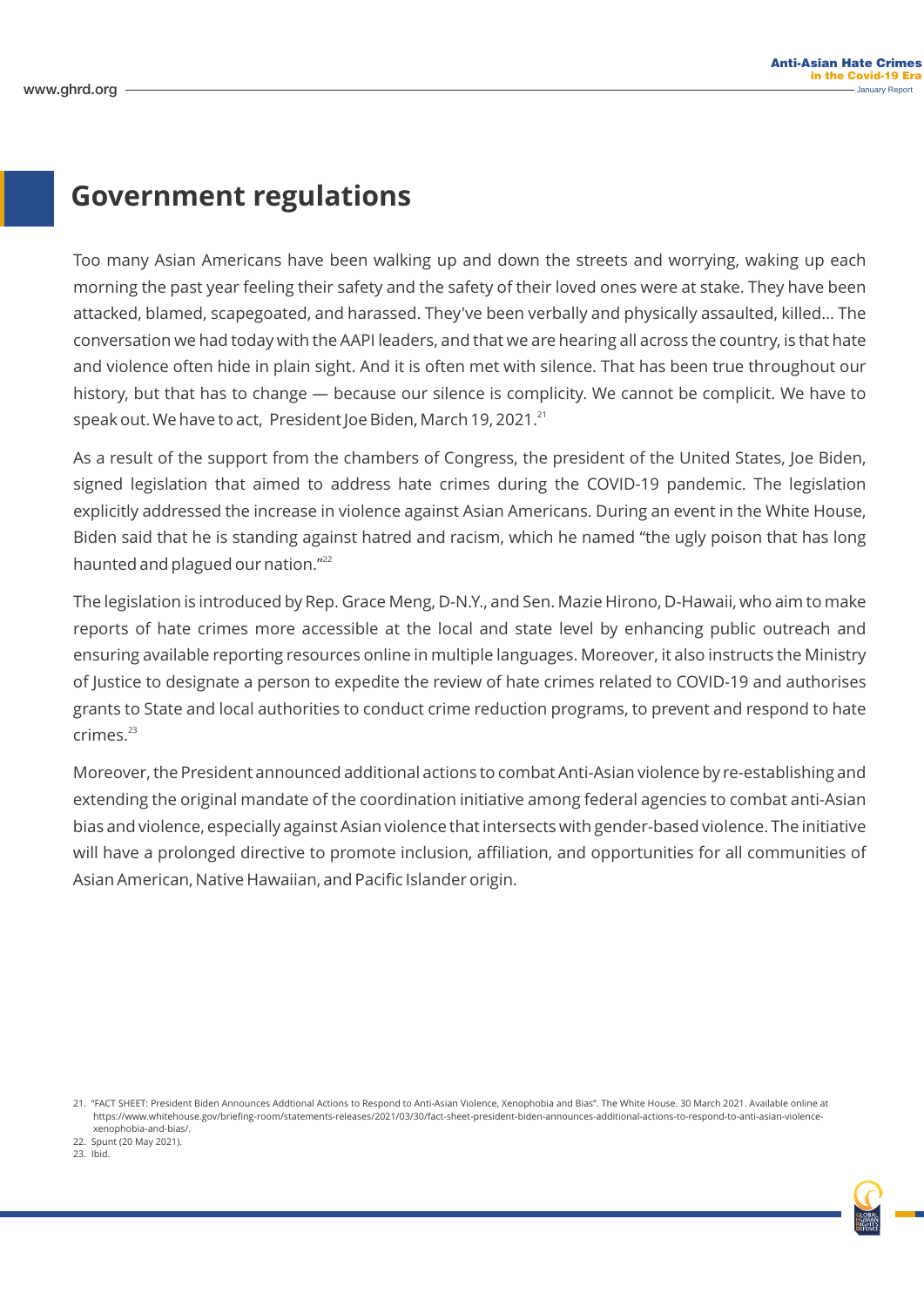Additionally, on 21 January, Biden created the COVID-19 Health Equity Task Force, through his Executive Order, to ensure an adequate response to the pandemic and its recovery. The Task Force's mandate includes the power to recommend that the President eliminate health and social disparities that have led to disproportionately higher levels of exposure, disease, hospitalisation, and death associated with COVID-19, and prevent similar inequalities in the future. Furthermore, to tackle bias and xenophobia against Asian American communities, the subcommittee will promote health equity for specific Asian American communities, including Pacific Islander and Hawaiian communities, that have made up an excessive number of Covid-19 infections and deaths.The subcommittee will lead policy sprints to advance relevant recommendations for improving cultural competence, language access, and inclusion for Asian Americans, Hawaiians and Pacific Islanders as the United States paves its way out of and recovers from the COVID-19 pandemic.<sup>24</sup>

24.Supra note 21.

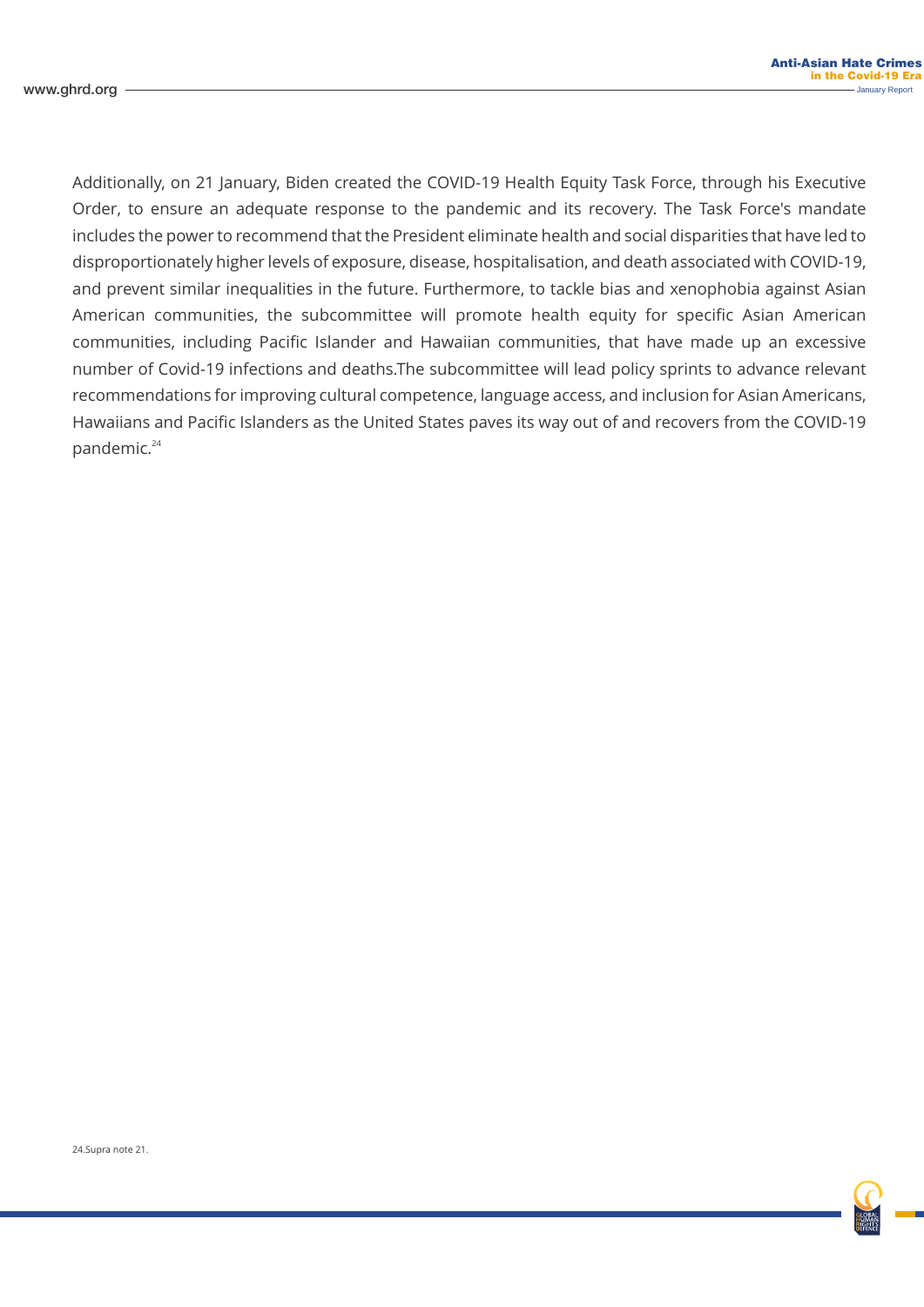## **Conclusion and suggestions**

This report demonstrated that the rise of Anti-Asian hate crimes due to the Covid-19 pandemic is not a minor issue. There has been an alarming increase in brutal attacks that are believed to be associated with racism and the start of the pandemic. Some of the attacks described in the present report resulted in death or severe injuries to the victims. Moreover, in these cases, the attacks were all unprovoked.

The sharp rise of unprovoked attacks on people of Asian descent has caused strong fear among many and a feeling of unfair treatment. Thus, it is important to ensure legal mechanisms that will offer adequate redress and support, and moreover give peace of mind, to Asian communities around the world. There are multiple ways to address the issue and create awareness. It can be done through legal mechanisms. Among possible actions that could potentially improve the situation are the following a stricter and more rigid punishment for hate speech; severe punishment for brutal physical attacks; holding everyone, including officials, who used/use negative or hateful terms legally accountable; bringing the issue to public attention on multiple media platforms and by officials; and providing faster reaction to suspicions of attacks.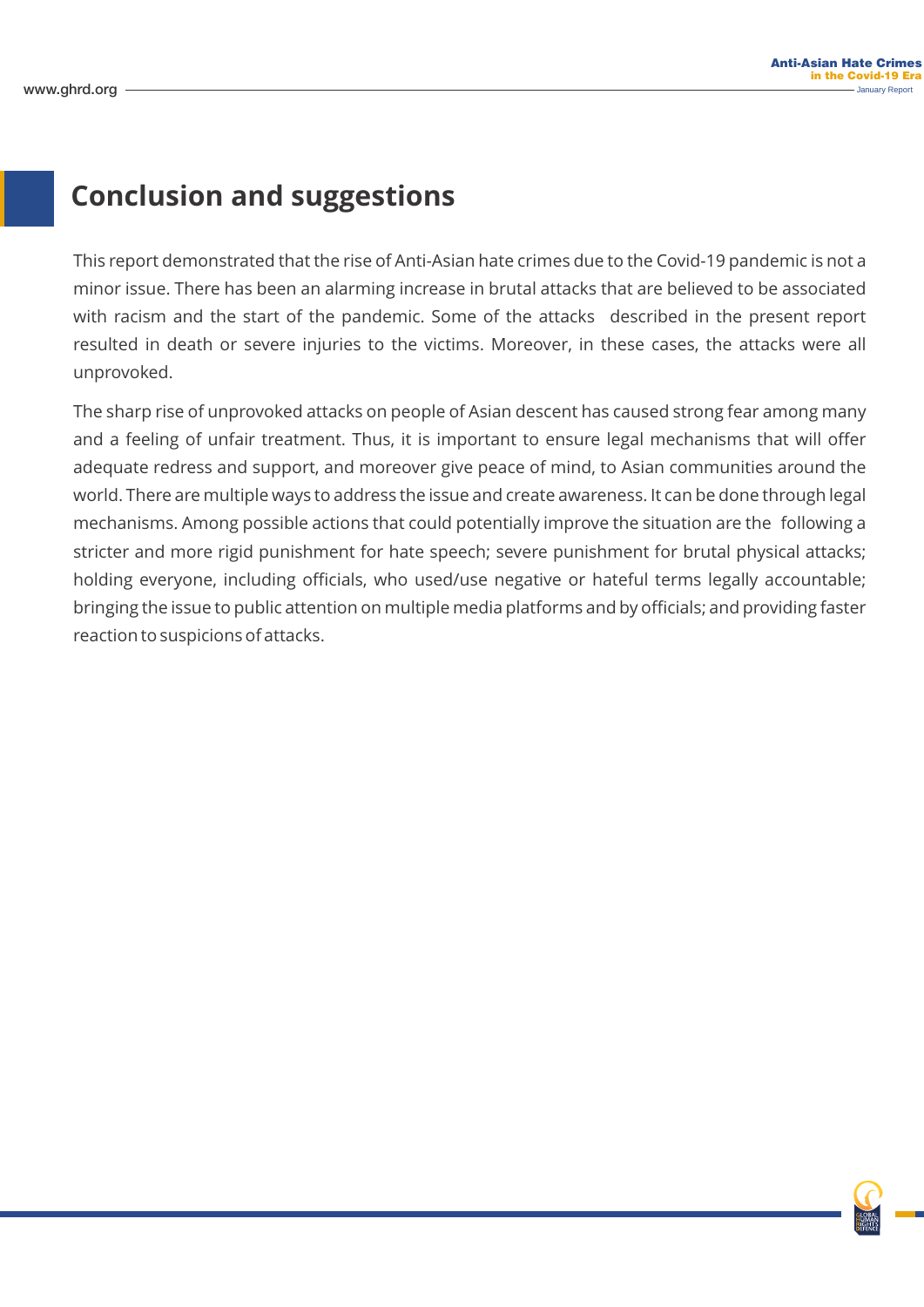## **Bibliography**

#### **Official statements:**

World Health Organization (27 May 2021). "Critical Preparedness, Readiness and Response Actions for COVID-19". WHO - Interim guidance. Retrieved on 20/01/2022 from https:// www.who. int/ publications/i/item/critical-preparedness-readiness-and-response-actions-for-covid-19.

Academic papers:

Chen, Alexander & Jessica Trinh, George Yang (2020). "Anti-Asian sentiment in the United States - COVID-19 and history". The American Journal of Surgery. No. 220, pp. 556-557.

Gover, Angela & Shannon Harper, Lynn Langton (2020). "Anti-Asian Hate Crime During the COVID-19 Pandemic: Exploring the Reproduction of Inequality". American Journal of Criminal Justice. No. 45, pp. 647–667. https://doi.org/10.1007/s12103-020-09545-1.

Wu, Cary & Yue Qian & Rima Wilkes (2020). "Anti-Asian Discrimination and the Asian-White Mental Health Gap During COVID-19". Ethnic and Racial Studies, No. 44, Vol. 5, pp. 819-835. https:// doi.org/ 10.1080/01419870.2020.1851739.

Online news articles:

Acevedo, Nicole and The Associated Press (16 January 2022). "Woman Pushed to Her Death in Front of Oncoming Train in NYC, Man Arrested". NBC Asian America. Retrieved on 20/01/2022 from https://www.nbcnews.com/news/us-news/asian-woman-pushed-death-front-oncoming-train-nycrcna12367.

Associated Press (8 January 2022). "Chinese Immigrant Attacked in NYC Dies Months Later". Time. Retrieved on 20/01/2022 from https://time.com/6137944/chinese-immigrant-attacked-in-nyc-diesmonths-later/.

Cheifetz, Laura Mariko (20 March 2021). "Being Asian American Means Living in a Country That Treats You As a Perpetual Foreigner. That Has to Change." Retrieved on 20/01/2022 from https:// edition. cnn. com/2021/03/20/opinions/asian-american-racism-violence-wellness/index.html

Fadel, Leila (22 October 2021). "With Racial Attacks on the Rise, Asian Americans Fear for Their Safety". NPR. Retrieved on 20/01/2022 from https://www.npr.org/sections/health-shots/202 1/10/13/ 1045 746655/1-in-4-asian-americans-recently-feared-their-household-being-targeted-pollfinds?t=1643635846282.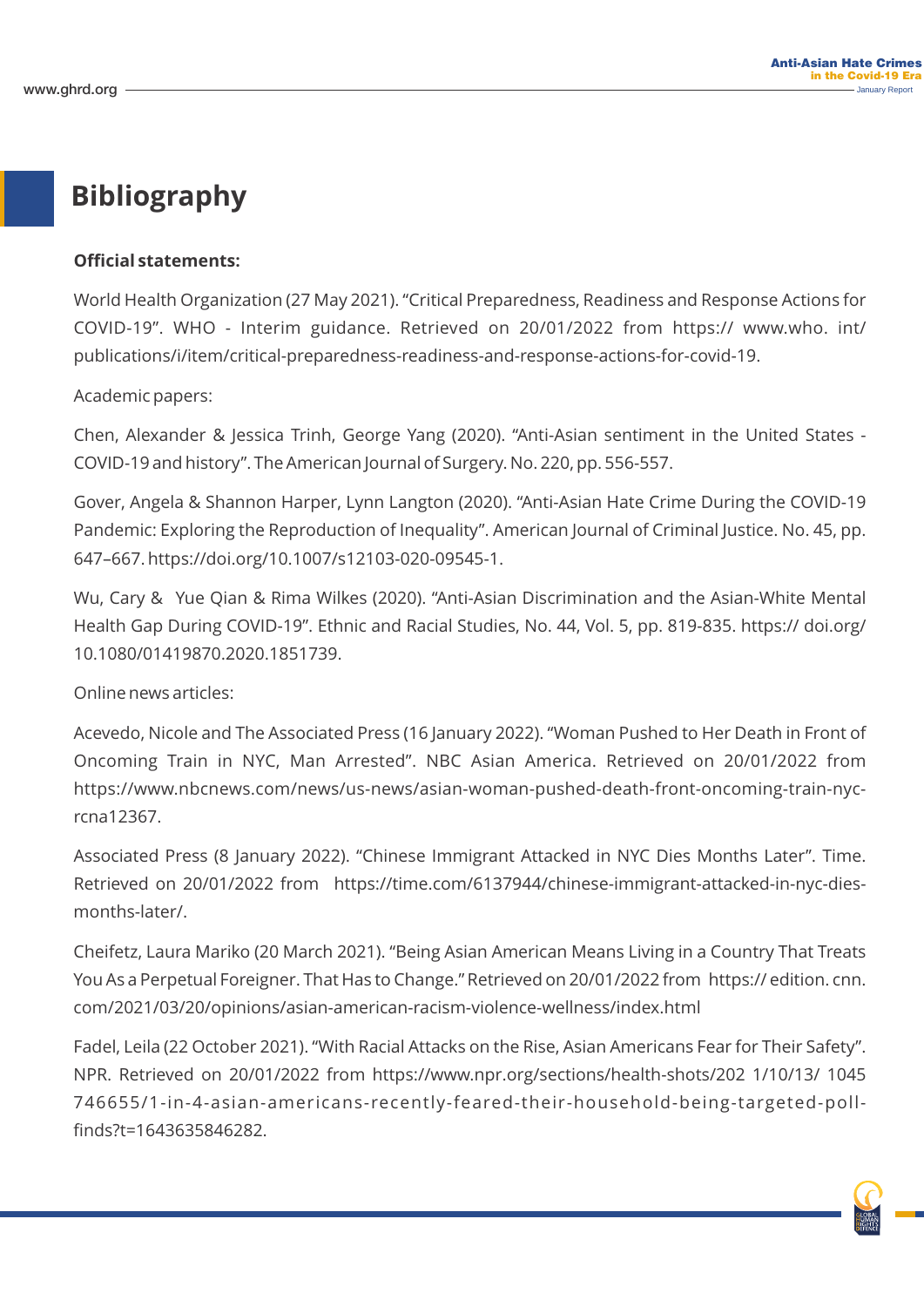Gabbatt, Adam & David Smith (12 May 2020). "Trump Accused of Racism After Clash with Asian American Reporter". The Guardian. Retrieved on 20/01/2022 from https://www.theguardian .com/ world/2020/may/12/trump-weijia-jiang-china-attack-racism-accusations.

Haigh, Susan (9 January 2022). "Chinese Immigrant Attacked in NYC Dies Months Later". ABC News. Retrieved on 20/01/2022 from https://abcnews.go.com/US/wireStory/chinese-american-manattacked-nyc-dies-months-82150678.

Human Rights Watch (12 May 2020). "Covid-19 Fueling Anti-Asian Racism and Xenophobia Worldwide." Retrieved on 20/01/2022 from https://www.hrw.org/news/2020/05/12/covid-19-fueling-anti-asianracism-and-xenophobia-worldwide.

Pedersen, Julie (2021). "Increase in Anti Asian Violence Spurs Protests Across the US". Vision of Humanity. Retrieved on 20/01/2022 from https://www.visionofhumanity.org/increase-in-anti-asianviolence-spurs-protests-across-the-us/.

Powell, Tori (12 August 2021). "More than 9,000 Anti-Asian Incidents Reported Since Start of COVID Pandemic, Reports Finds." CBS NEWS. Retrieved on 22/01/2022 from https://www. cbsnews.com /news/more-than-9000-anti-asian-incidents-since-start-of-covid-pandemic-stop-aapi-hate-report/.

Sprunt, Barbara (20 May 2021). "Here's What The New Hate Crimes Law Aims To Do As Attacks on Asian Americans Rise". NPR. Retrieved on 20/01/2022 from https://www.npr. org/2021 /05/20/998599775/biden-to-sign-the-covid-19-hate-crimes-bill-as-anti-asian-american-attacks-rise

Venkatraman, Sakshi (25 October 2021). "Anti-Asian hate crimes rose 73% last year, updated FBI data says". NBC Asian America. Retrieved on 20/01/2022 from https://www.nbcnews.com/news/asianamerica/anti-asian-hate-crimes-rose-73-last-year-updated-fbi-data-says-rcna3741.

Yam, Kimmy (10 December 2021). "NYPD Reports 361 Percent Increase in Anti-Asian Hate Crimes Since Last Year". NBC Asian America. Retrieved on 15/01/2022 from https://www.nbcnews.com/news/asianamerica/nypd-reports-361-percent-increase-anti-asian-hate-crimes-last-year-rcna8427.

Yam, Kimmy (19 January 2022). "NYC Subway Station Death of Michelle Go Leaves Asian Americans Reeling". NBC Asian America. Retrieved on 22/01/2022 from https://www.nbcnews.com/news/asianamerica/nyc-subway-station-death-michelle-go-leaves-asian-americans-reeling-rcna12650.